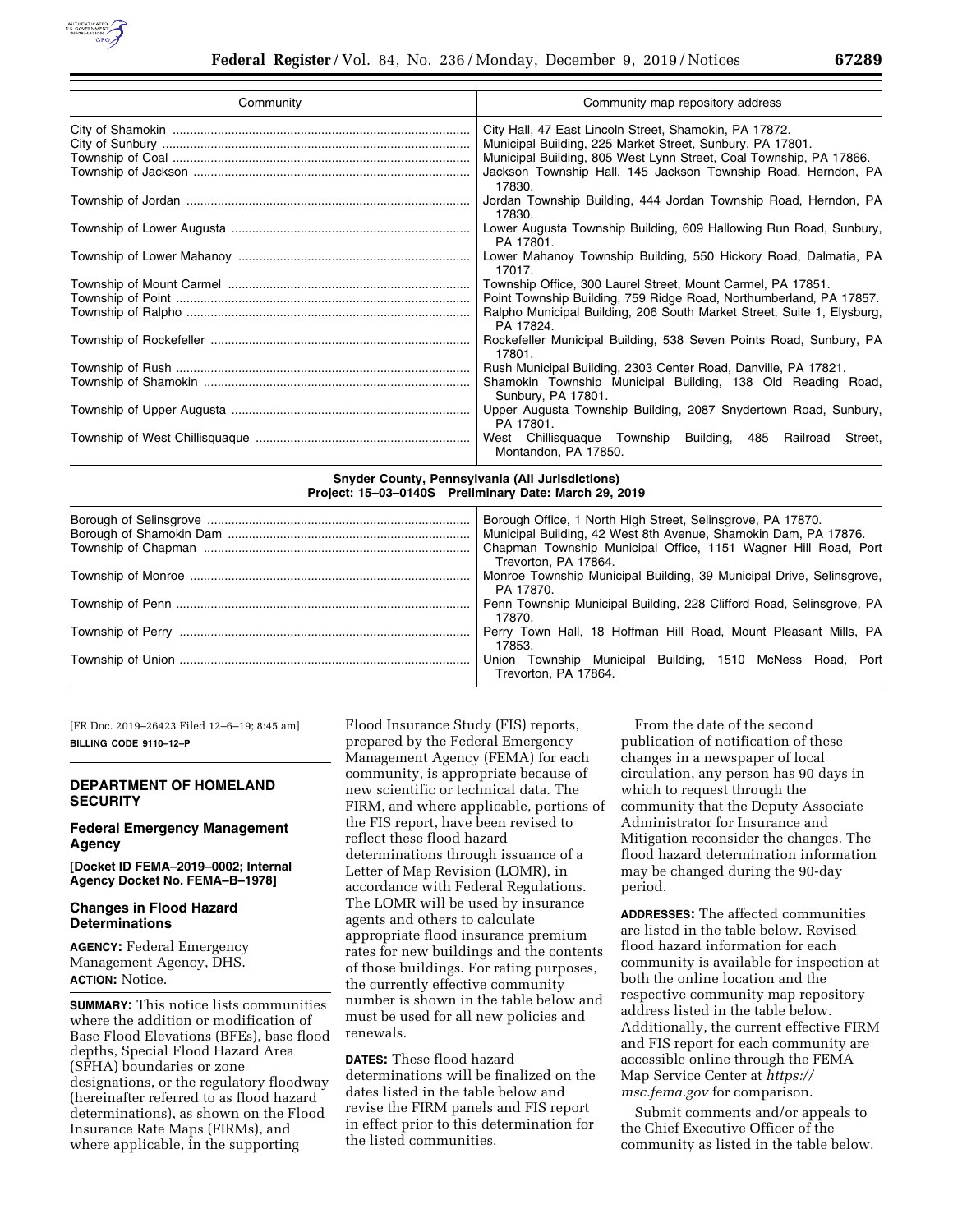**FOR FURTHER INFORMATION CONTACT:** Rick Sacbibit, Chief, Engineering Services Branch, Federal Insurance and Mitigation Administration, FEMA, 400 C Street SW, Washington, DC 20472, (202) 646–7659, or (email) *[patrick.sacbibit@fema.dhs.gov;](mailto:patrick.sacbibit@fema.dhs.gov)* or visit the FEMA Map Information eXchange (FMIX) online at *[https://](https://www.floodmaps.fema.gov/fhm/fmx_main.html) [www.floodmaps.fema.gov/fhm/fmx](https://www.floodmaps.fema.gov/fhm/fmx_main.html)*\_ *[main.html.](https://www.floodmaps.fema.gov/fhm/fmx_main.html)* 

**SUPPLEMENTARY INFORMATION:** The specific flood hazard determinations are not described for each community in this notice. However, the online location and local community map repository address where the flood hazard determination information is available for inspection is provided.

Any request for reconsideration of flood hazard determinations must be submitted to the Chief Executive Officer of the community as listed in the table below.

The modifications are made pursuant to section 201 of the Flood Disaster Protection Act of 1973, 42 U.S.C. 4105, and are in accordance with the National Flood Insurance Act of 1968, 42 U.S.C. 4001 *et seq.,* and with 44 CFR part 65.

The FIRM and FIS report are the basis of the floodplain management measures that the community is required either to adopt or to show evidence of having in effect in order to qualify or remain qualified for participation in the National Flood Insurance Program (NFIP).

These flood hazard determinations, together with the floodplain management criteria required by 44 CFR 60.3, are the minimum that are required. They should not be construed to mean that the community must change any existing ordinances that are more stringent in their floodplain management requirements. The community may at any time enact

stricter requirements of its own or pursuant to policies established by other Federal, State, or regional entities. The flood hazard determinations are in accordance with 44 CFR 65.4.

The affected communities are listed in the following table. Flood hazard determination information for each community is available for inspection at both the online location and the respective community map repository address listed in the table below. Additionally, the current effective FIRM and FIS report for each community are accessible online through the FEMA Map Service Center at *[https://](https://msc.fema.gov) [msc.fema.gov](https://msc.fema.gov)* for comparison.

(Catalog of Federal Domestic Assistance No. 97.022, ''Flood Insurance.'')

### **Michael M. Grimm,**

*Assistant Administrator for Risk Management, Department of Homeland Security, Federal Emergency Management Agency.* 

| State and county   | Location and<br>case No.                                                 | Chief executive officer<br>of community                                                                                                                    | Community map<br>repository                                                                                       | Online location of letter of<br>map revision   | Date of<br>modification | Community<br>No. |
|--------------------|--------------------------------------------------------------------------|------------------------------------------------------------------------------------------------------------------------------------------------------------|-------------------------------------------------------------------------------------------------------------------|------------------------------------------------|-------------------------|------------------|
| Arizona:           |                                                                          |                                                                                                                                                            |                                                                                                                   |                                                |                         |                  |
| Maricopa           | City of Avondale<br>$(19 - 09 - 1332X)$ .                                | The Honorable Kenneth<br>N. Weise, Mayor, City<br>of Avondale, 11465<br>West Civic Center<br>Drive, Avondale, AZ<br>85323.                                 | Development & Engineer-<br>ing Services Depart-<br>ment, 11465 West Civic<br>Center Drive, Avondale,<br>AZ 85323. | https://msc.fema.gov/portal/<br>advanceSearch. | Feb. 28, 2020           | 040058           |
| Maricopa           | Unincorporated<br>Areas of Mari-<br>copa County<br>(19-09-0243P).        | The Honorable Bill Gates,<br>Chairman, Board of Su-<br>pervisors, Maricopa<br>County, 301 West Jef-<br>ferson Street, 10th<br>Floor, Phoenix, AZ<br>85003. | Flood Control District of<br>Maricopa County, 2801<br>West Durango Street,<br>Phoenix, AZ 85009.                  | https://msc.fema.gov/portal/<br>advanceSearch. | Mar. 6, 2020            | 040037           |
| Maricopa           | Unincorporated<br>Areas of Mari-<br>copa County<br>$(19 - 09 - 1332X)$ . | The Honorable Bill Gates.<br>Chairman, Board of Su-<br>pervisors, Maricopa<br>County, 301 West Jef-<br>ferson Street, 10th<br>Floor, Phoenix, AZ<br>85003. | Flood Control District of<br>Maricopa County, 2801<br>West Durango Street,<br>Phoenix, AZ 85009.                  | https://msc.fema.gov/portal/<br>advanceSearch. | Feb. 28, 2020           | 040037           |
| Mohave             | City of Bullhead<br>City (18-09-<br>2079P).                              | The Honorable Tom<br>Brady, Mayor, City of<br>Bullhead City, 2355<br>Trane Road, Bullhead<br>City, AZ 86442.                                               | Public Works Department,<br>2355 Trane Road, Bull-<br>head City, AZ 86442.                                        | https://msc.fema.gov/portal/<br>advanceSearch. | Feb. 26, 2020           | 040125           |
| Yavapai            | City of Prescott<br>(19-09-1057P).                                       | The Honorable Greg<br>Mengarelli, Mayor, City<br>of Prescott, 201 South<br>Cortez Street, Prescott,<br>AZ 86303.                                           | Public Works Department,<br>433 North Virginia<br>Street, Prescott, AZ<br>86301.                                  | https://msc.fema.gov/portal/<br>advanceSearch. | Mar. 2, 2020            | 040098           |
| California:        |                                                                          |                                                                                                                                                            |                                                                                                                   |                                                |                         |                  |
| Contra Costa       | City of Brent-<br>wood (19-09-<br>0148P).                                | The Honorable Robert<br>Taylor, Mayor, City of<br>Brentwood, 150 City<br>Park Way, Brentwood,<br>CA 94513.                                                 | Community Development,<br>Building Division, 150<br>City Park Way, Brent-<br>wood, CA 94513.                      | https://msc.fema.gov/portal/<br>advanceSearch. | Feb. 24, 2020           | 060439           |
| San<br>Bernardino. | City of San<br>Bernardino<br>$(19 - 09 - 2084P)$ .                       | The Honorable John<br>Valdivia, Mayor, City of<br>San Bernardino, 290<br>North D Street, San<br>Bernardino, CA 92401.                                      | City Hall, 300 North D<br>Street, San Bernardino,<br>CA 92418.                                                    | https://msc.fema.gov/portal/<br>advanceSearch. | Feb. 25, 2020           | 060281           |
| Florida: Duval     | City of Jackson-<br>ville (19-04-<br>4237P).                             | The Honorable Lenny<br>Curry, Mayor, City of<br>Jacksonville, 117 West<br>Duval Street, Suite 400,<br>Jacksonville, FL 32202.                              | City Hall, 117 West Duval<br>Street, Jacksonville, FL<br>32202.                                                   | https://msc.fema.gov/portal/<br>advanceSearch. | Feb. 19, 2020           | 120077           |
| Illinois:          |                                                                          |                                                                                                                                                            |                                                                                                                   |                                                |                         |                  |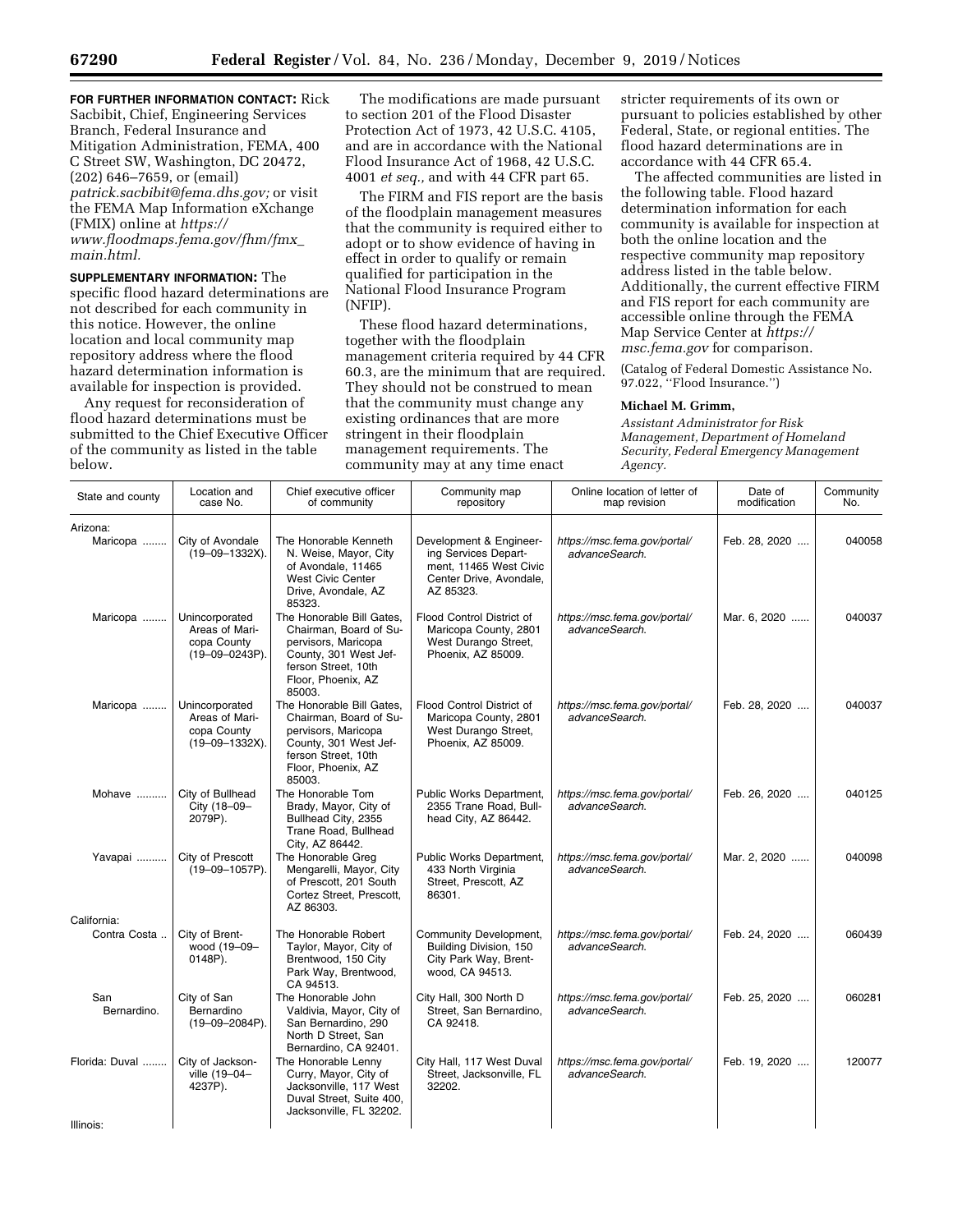| State and county     | Location and<br>case No.                                                    | Chief executive officer<br>of community                                                                                                                                | Community map<br>repository                                                                                                                                      | Online location of letter of<br>map revision   | Date of<br>modification | Community<br>No. |
|----------------------|-----------------------------------------------------------------------------|------------------------------------------------------------------------------------------------------------------------------------------------------------------------|------------------------------------------------------------------------------------------------------------------------------------------------------------------|------------------------------------------------|-------------------------|------------------|
| DuPage               | City of West Chi-<br>cago (19-05-<br>4566P).                                | The Honorable Ruben<br>Pineda, Mayor, City of<br>West Chicago, 475<br>Main Street, West Chi-<br>cago, IL 60185.                                                        | City Hall, 475 Main Street,<br>West Chicago, IL 60185.                                                                                                           | https://msc.fema.gov/portal/<br>advanceSearch. | Mar. 6, 2020            | 170219           |
| DuPage               | Unincorporated<br>Areas of<br>DuPage Coun-<br>ty (19-05-<br>4566P).         | The Honorable Dan<br>Cronin, Chairman,<br>DuPage County Board,<br>421 North County Farm<br>Road, Wheaton, IL<br>60187.                                                 | DuPage County Adminis-<br>tration Building,<br>Stormwater Manage-<br>ment, 421 North County<br>Farm Road, Wheaton,<br>IL 60187.                                  | https://msc.fema.gov/portal/<br>advanceSearch. | Mar. 6, 2020            | 170197           |
| DuPage               | Village of Win-<br>field (19-05-<br>4566P).                                 | The Honorable Erik<br>Spande, Village Presi-<br>dent, Village of Win-<br>field, 27W465 Jewell<br>Road, Winfield, IL<br>60190.                                          | Village Hall, 27W465<br>Jewell Road, Winfield,<br>IL 60190.                                                                                                      | https://msc.fema.gov/portal/<br>advanceSearch. | Mar. 6, 2020            | 170223           |
| Kane                 | City of Elgin (19-<br>05-0133P).                                            | The Honorable Dave<br>Kaptain, Mayor, City of<br>Elgin, 150 Dexter Court,<br>Elgin, IL 60120.                                                                          | Public Works Department,<br><b>Engineering Depart-</b><br>ment, 150 Dexter Court,<br>Elgin, IL 60120.                                                            | https://msc.fema.gov/portal/<br>advanceSearch. | Feb. 27, 2020           | 170087           |
| Michigan: Bay        | Township of Ban-<br>gor (19-05-<br>2130P).                                  | The Honorable Glenn<br>Rowley, Supervisor,<br>Township of Bangor,<br>Township Hall, 180<br>State Park Drive, Bay<br>City, MI 48706.                                    | Township Hall, 180 State<br>Park Drive, Bay City, MI<br>48706.                                                                                                   | https://msc.fema.gov/portal/<br>advanceSearch. | Feb. 28, 2020           | 260019           |
| Minnesota:<br>Carver | City of Water-<br>town (19-05-<br>1618P).                                   | The Honorable Steve<br>Washburn, Mayor, City<br>of Watertown, City Hall,<br>309 Lewis Avenue<br>South, Watertown, MN<br>55388.                                         | City Hall, 309 Lewis Ave-<br>nue South, Watertown,<br>MN 55388.                                                                                                  | https://msc.fema.gov/portal/<br>advanceSearch. | Mar. 6, 2020            | 270056           |
| Carver               | Unincorporated<br>Areas of<br><b>Carver County</b><br>$(19 - 05 - 1618P)$ . | The Honorable Randy<br>Maluchnik, Board Chair-<br>man, Carver County,<br>600 East 4th Street,<br>Chaska, MN 55318.                                                     | <b>Carver County Public</b><br>Health and Environ-<br>ment, 600 East 4th<br>Street, Chaska, MN<br>55318.                                                         | https://msc.fema.gov/portal/<br>advanceSearch. | Mar. 6, 202             | 270049           |
| Nevada:              |                                                                             |                                                                                                                                                                        |                                                                                                                                                                  |                                                |                         |                  |
| Clark                | Unincorporated<br>Areas of Clark<br>County (19-<br>09-1583P).               | The Honorable Marilyn<br>Kirkpatrick, Chair,<br>Board of Commis-<br>sioners, Clark County,<br>500 South Grand Cen-<br>tral Parkway, 6th Floor,<br>Las Vegas, NV 89106. | Clark County, Office of<br>the Director of Public<br>Works, 500 South<br>Grand Central Parkway,<br>2nd Floor, Las Vegas,<br>NV 89155.                            | https://msc.fema.gov/portal/<br>advanceSearch. | Feb. 21, 2020           | 320003           |
| Washoe               | City of Reno<br>(19-09-0750P).                                              | The Honorable Hillary<br>Schieve, Mayor, City of<br>Reno, P.O. Box 1900,<br>Reno, NV 89505.                                                                            | City Hall, 1 East 1st<br>Street, Reno, NV 89501.                                                                                                                 | https://msc.fema.gov/portal/<br>advanceSearch. | Mar. 2, 2020            | 320020           |
| Washoe               | Unincorporated<br>Areas of<br>Washoe Coun-<br>ty (19-09-<br>0750P).         | The Honorable Vaughn<br>Hartung, Chairman,<br>Board of Commis-<br>sioners, Washoe Coun-<br>ty, 1001 East 9th<br>Street, Reno, NV 89512.                                | <b>Washoe County Adminis-</b><br>tration Building, Depart-<br>ment of Public Works,<br>1001 East 9th Street,<br>Reno, NV 89512.                                  | https://msc.fema.gov/portal/<br>advanceSearch. | Mar. 2, 2020            | 320019           |
| New Jersey:          |                                                                             |                                                                                                                                                                        |                                                                                                                                                                  |                                                |                         |                  |
| Middlesex            | Township of<br>Woodbridge<br>$(19 - 02 - 1082P)$ .                          | The Honorable John E.<br>McCormac, Mayor,<br>Township of<br>Woodbridge, Township<br>Municipal Building, 1<br>Main Street,<br>Woodbridge, NJ 07095.                     | Township Municipal Build-<br>ing, 1 Main Street,<br>Woodbridge, NJ 07095.                                                                                        | https://msc.fema.gov/portal/<br>advanceSearch. | Mar. 4, 2020.           |                  |
| Morris               | Town of Dover<br>$(19 - 02 - 0681P)$ .                                      | The Honorable James P.<br>Dodd, Mayor, Town of<br>Dover, 37 North Sussex<br>Street, Dover, NJ<br>07801.                                                                | Engineering Department,<br>100 Princeton Avenue,<br>Dover, NJ 07801.                                                                                             | https://msc.fema.gov/portal/<br>advanceSearch. | Feb. 7, 2020            | 340340           |
| Texas:<br>Dallas     | City of Dallas<br>(19-06-1433P).                                            | The Honorable Eric John-<br>son, Mayor, City of Dal-<br>las, 1500 Marilla Street,<br>Room 5EN, Dallas, TX<br>75201.                                                    | Trinity Watershed Man-<br>agement Department,<br>Floodplain and Drain-<br>age Management, 320<br>East Jefferson Boule-<br>vard, Room 307, Dal-<br>las, TX 75203. | https://msc.fema.gov/portal/<br>advanceSearch. | Feb. 26, 2020           | 480171           |